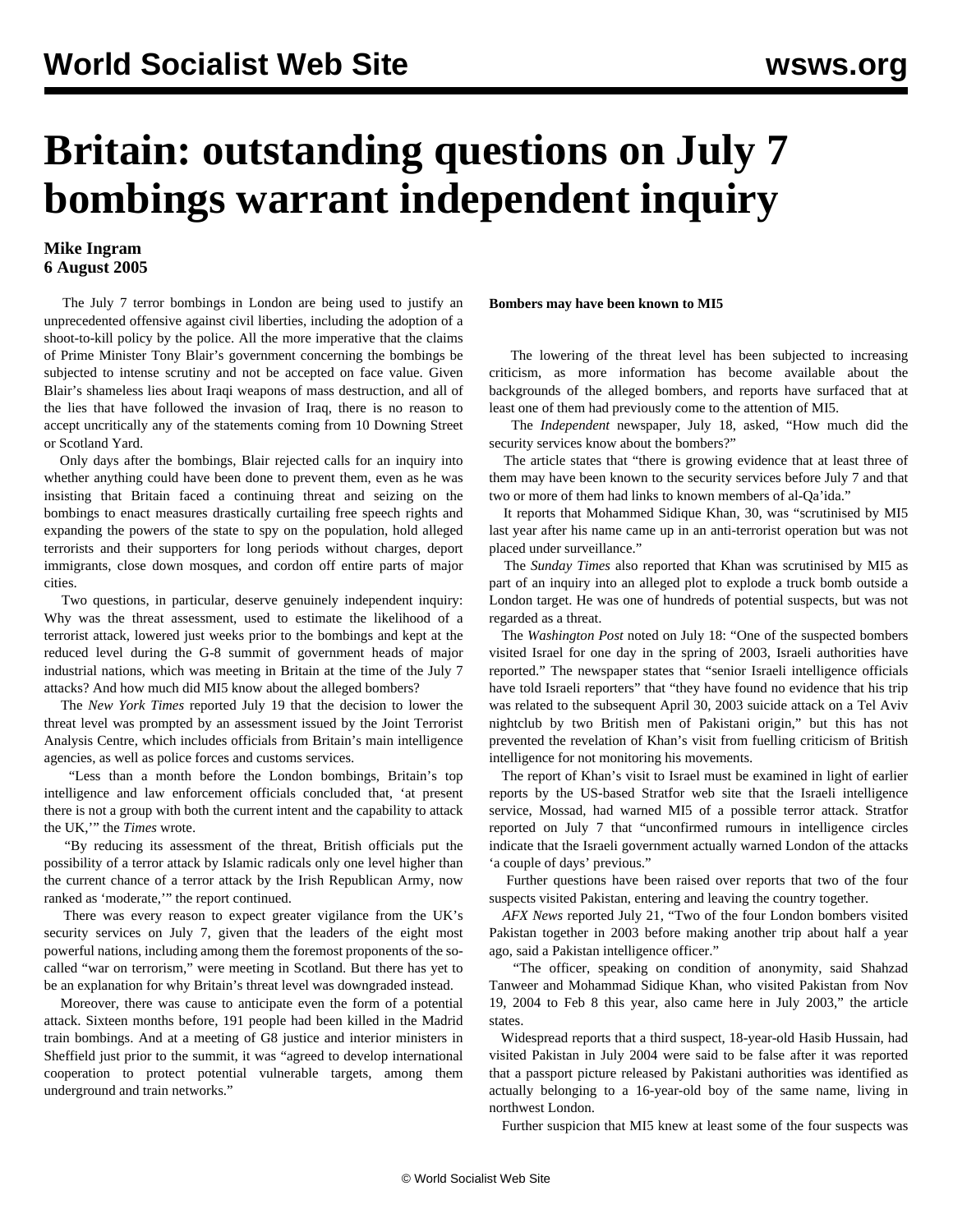provided by a strange controversy involving Britain's Home Secretary Charles Clarke and the French Interior Minister Nicolas Sarkozy. At a July 13 press conference, Sarkozy said he had been told at the European Union terrorism meeting convened at Britain's request following the July 7 bombings that some of the London bomb suspects were arrested last year and then released in order to break a wider network. The BBC web site quotes Sarkozy as saying "It seems that part of this team had been subject to partial arrest."

 Clarke immediately denied that any such conversation had taken place, either in private or in the full meeting.

 "Mr. Sarkozy was inaccurate, shall I put it gently, in suggesting that there had been a discussion of this kind because there was not," *Reuters* quotes Clarke.

 "There is absolutely no foundation in them," Clarke continued. "I'm sorry to be so blunt, but that is the state of affairs."

 The French minister stuck by his remarks for the entire day, before a French government spokesman finally issued a different story. He said that Sarkozy had not been quoting Clarke and that he had not been referring to any of the four suspected bombers, but to other members of a network to which they belonged.

 Reports from the *Independent* and other news sources give weight to Sarkozy's version of events. Even if he had not been told of the arrests and releases by Clarke, his remarks still give cause for concern. If the four were part of a network that was under surveillance, how could they themselves have been unknown, as has so far been claimed?

 Though the evidence against the four is as yet circumstantial, it is certainly enough to have warranted close scrutiny and surveillance, particularly in light of related issues already raised by the *World Socialist Web Site*. (See "[Unanswered questions in London bombings](/en/articles/2005/07/lond-j11.html)")

#### **Questions over source of explosives**

 Contradictory reports have emerged as to the source and nature of the explosives used in the London terror bombings.

 A report from *Al Jazeera* July 16 said that European investigators believed the "material used in the bombs was similar to the kind made for military use or for highly technical commercial purposes, such as dynamite used for precision explosions to demolish buildings or in mining."

 According to *Al Jazeera*, "British intelligence officials asked their European counterparts to scour military stockpiles and commercial sites for missing explosives" citing "three top European-based intelligence officials."

 This version was widely publicised in the immediate aftermath of the July 7 bombings and used to infer that such high-grade explosives must have been coordinated by Al Qaeda.

 Raids on the houses of three of the suspects from Leeds, however, were said to have found traces of triacetone triperoxide or TATP, the base ingredients of which—drain cleaner, bleach and acetone—can be bought easily without attracting any suspicion.

 In an article posted July 15, *Times Online* pointed out, "Instructions for making TATP can be found relatively quickly on the Internet."

 This did not prevent British authorities insisting that a "fifth man" must have been involved in the July 7 attacks and the search for the "chemist" led them to Egypt.

#### **The arrest of Magdy Mahmoud Mustafa el-Nashar**

 Egyptian biochemist Magdy Mahmoud Mustafa el-Nashar was arrested following a police raid on his flat in Leeds, the keys to which he was said to have given to one of the suspected bombers before leaving for Egypt 10 days before the bombings. The flat was said to contain traces of the explosive TATP in a bathtub.

 El-Nashar, 33, had studied for a semester at North Carolina State University and was working as a graduate student at the University of Leeds before he departed for a holiday in his home country. He has consistently denied any connection with the bombings, pointing out that his belongings remained in Leeds and he has a return ticket dated August 10. He is also said to have been offered a job at a pharmaceutical company, which was to begin upon his return to Britain.

 Egypt refused to hand el-Nashar over to Britain and the two countries have no extradition treaty. British investigators travelled to Egypt to observe questioning.

 According to a *New York Times* report of July 31, "a Scotland Yard official" said el-Nashar was "no longer an active part" of the police investigation. "The police might still want to talk to him as a witness, the official added," the *Times* reports. Nevertheless el-Nashar is believed to be still in custody.

#### **The case of Haroon Rashid Aswat**

 Another key suspect as a possible "fifth man" was named as Haroon Rashid Aswat, an Indian-born British citizen wanted by the US on sealed terrorism charges.

 According to a *New York Times* article July 29, "Several weeks before the July 7 bombings in London, British officials were reluctant to approve a plan by United States authorities to seize an Indian-born British citizen who is now wanted for questioning in the attacks, law enforcement officials said yesterday."

 The *Times* reports that 31-year-old Aswat, who was originally from West Yorkshire, where one of the suspected suicide bombers lived, had been under surveillance by South African authorities. Citing "American officials," speaking on condition of anonymity, the newspaper claims that during discussions between South Africa, the US and Britain about how to proceed against Mr. Aswat, "he eluded investigators and disappeared."

 Aswat was arrested by Zambian authorities after coming under scrutiny following the July 7 bombings, the *Times* reports. He is said to be an aide to Egyptian cleric Abu Hamza al Masri, who preached at the north London mosque in Finsbury Park prior to his arrest. Masri is being held pending extradition to the US.

 Aswat first came to the attention of US counterterrorism investigators in 2002 in Seattle, but the authorities believed he had been killed fighting American troops in Afghanistan. The *Times* reports that South African authorities had informed New York federal authorities that Aswat was alive just weeks before the London bombings, prompting the US to "file the sealed criminal complaint charging him with providing material support to Al Qaeda."

 The *Times* notes: "British authorities, during the discussions with United States and South African officials, were unimpressed with the American case, one of the officials said."

 However, Aswat was named by British authorities as a possible suspect who may have provided logistical support for the coordinated attacks.

 The *Los Angeles Times* reported July 24 that "federal investigators said they did not locate Haroon Rashid Aswat, a British Muslim of Indian descent, even after they agreed to give his alleged collaborator in Seattle a light prison sentence in the hope that the man would lead them to him.

"Justice Department officials in Washington said Sunday that the Seattle